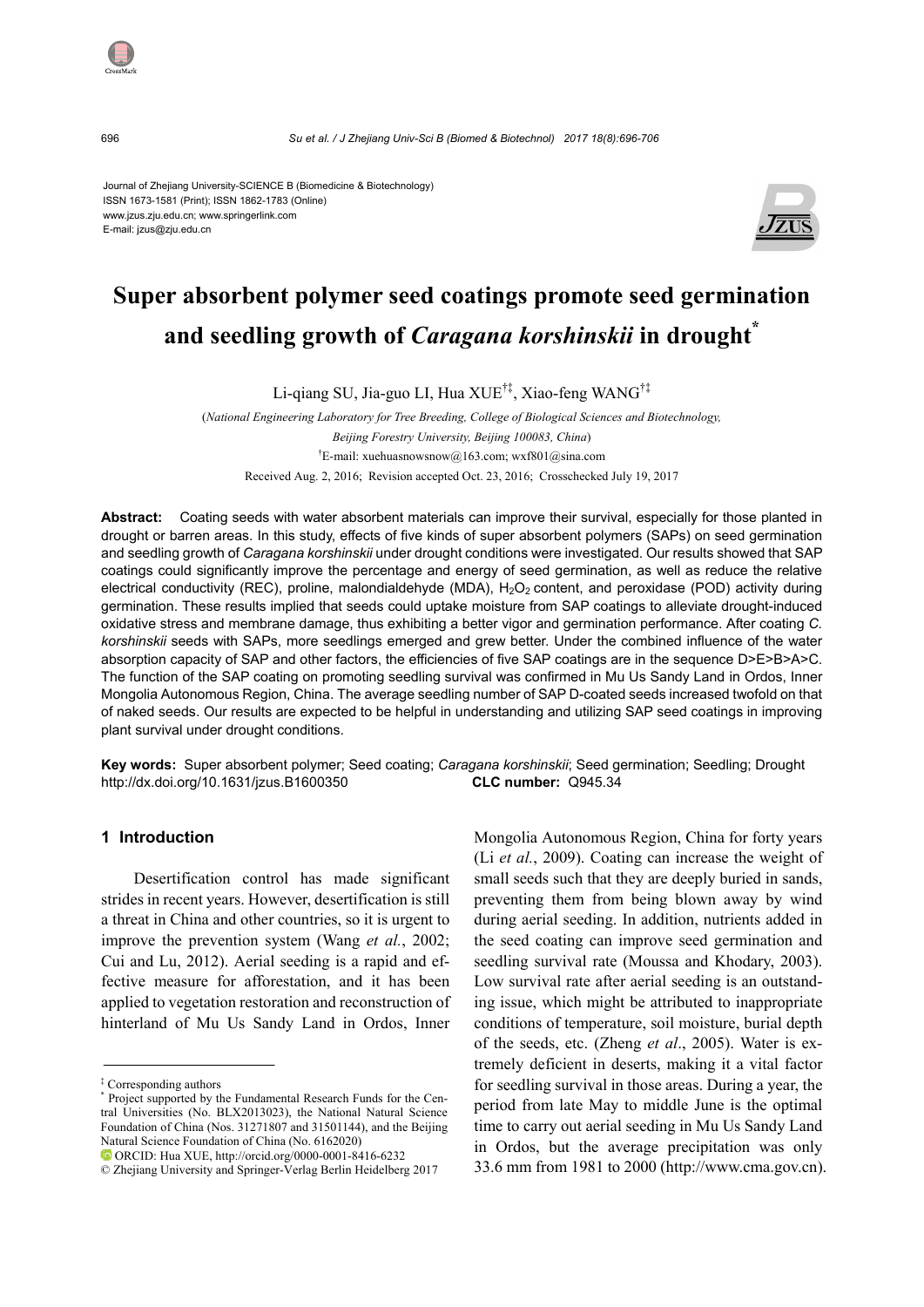How to maximize the utilization of the limited water resource to enhance the survival rate of plants is an essential issue in afforestation and sand control.

Super absorbent polymer (SAP), a high waterabsorbent resin, can quickly absorb hundreds of times its own weight of pure water. In order to produce SAP, monomers like acrylamide, acrylate, starch, and others were highly cross-linked with an adjuvant, forming a reticular structure with plenty of hydrophilic hydroxyl and carboxylic groups. In agriculture, the SAPs' amendment effectively increases the water storage capacity of soil (Johnson, 1984), leading to improvement of seed germination and survival rate of crop plants. In a recent study, 25% of carbonyl amide polymer could absorb and hold 80–180 times its volume of water. Application of this hydrogel improved soil moisture content, the number of germinated seeds, and the yield of rice (Rehman *et al.*, 2011). The responses of plants to SAP varied in different species. For instance, seedling growth of wheat and barley was improved by 0.1%–0.3% SAP (mixture of polyacrylamide and acrylate) amendment, but the seed germination of neither species was affected. However, seed germination of chickpea was significantly increased with 0.2% SAP, but seedling growth was not changed (Akhter *et al.*, 2004). The efficiency of hydrophilic polymer was also affected by the type and salinity of soil it amended. The use of hydrophilic polymer (Superab A200) increased available water content, biomass, and water use efficiency of corn, especially in sandy soils with lower salinity (Dorraji *et al.*, 2010).

The concept of coating small seeds was originally raised by Blessing in the 1960s (Wang *et al*., 1998), in order to make them larger and therefore easier to handle and plant in agricultural production. From then on, different coating agents, with pesticides, aquasorb, plant hormone, inorganic salt, and others have been developed and extensively used, protecting plants from disease, drought stress, and nutrient deprivation. Due to its tremendous capacity in water absorbance, SAPs were used as a new formula for seed coating agents in aerial seeding and vegetation restoration in China. Different from application of hydrogel directly in soils in agricultural production, it is more suitable for sowing SAP pelleted seeds in large areas, especially for aerial seeding in barren areas. In this way, as imbibed SAP is centralized around seeds, less SAP is required and moisture evaporation is reduced, and at the same time the weight of small seeds could be increased by coating. It was found that coating agent containing 5% SAP could significantly improve seed germination and seedling emergence of legume herbage *Medicago sativa* and *Astragalus adsurgens* in drought (Wang *et al.*, 2002). The effects of different SAPs on disintegration time of *Calligonum alaschanicum* seeds for aerial sowing in desert were studied. Among four types of SAPs, seeds coated with polyacrylamideor starch-type SAP had proper disintegration time and strength (Liu *et al.*, 2004). *Haloxylon ammodendron* and *Haloxylon persicum* are very sensitive to the concentration of SAP treatment, i.e. 0.05% SAP promotes seed germination and 0.1% SAP enhances root growth, but 0.2% SAP inhibits both (Li *et al.*, 2012). These SAP coatings on various psammophytes were effective in improving available soil moisture and thus could increase plant establishment in arid and semi-arid regions.

*Caragana korshinskii* is a wild legume woody species of importance for sand control in Northwest China. In this study, we selected five kinds of SAPs with different absorbing capacities, and pelleted the *C*. *korshinskii* seeds with coating agent containing these SAPs. Then we comparatively studied their influence on seed germination and seedling growth, detected biochemical changes in seeds during germination, and analyzed the relationship of these phenotypes with water absorbance capacity of SAPs. The conclusion was confirmed finally in Mu Us Sandy Land. We hope that our study might help understand the function of SAP seed coatings in improving plant survival under drought conditions.

#### **2 Materials and methods**

#### **2.1 Materials**

*C. korshinskii* seeds were obtained from the Forestry Science Research Institute at Ordos, Inner Mongolia Autonomous Region, China. The seeds, collected in the autumn of 2011, were dried under natural environmental conditions to moisture content of 7.2% (wet weight basis) and then sealed in plastic bags and stored at −80 °C.

Five kinds of SAPs are: A, polyacrylamide (Sinopharm Group Co., Ltd., Beijing, China); B, sodium polyacrylate (Sinopharm Group Co., Ltd.); C,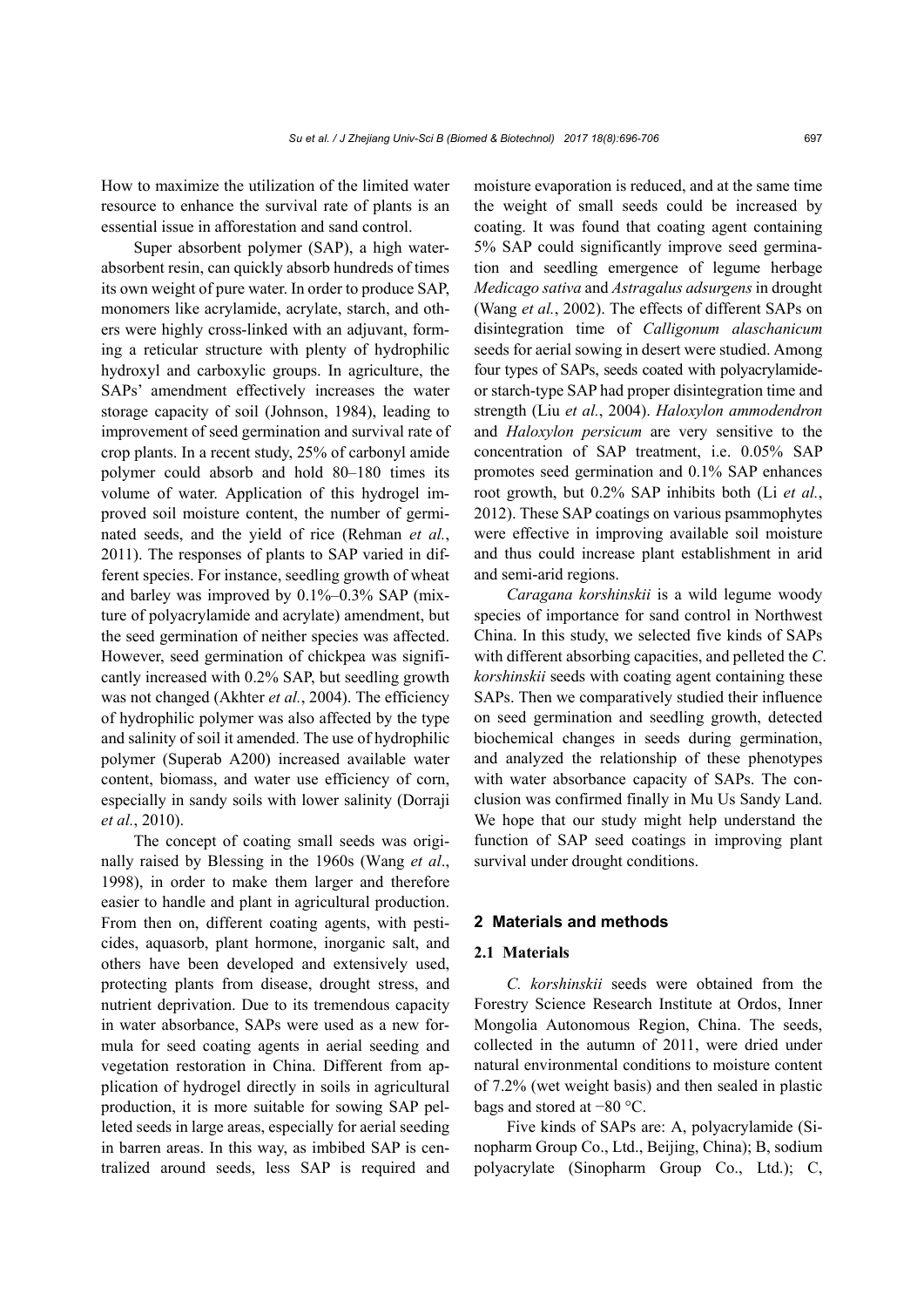Balite™ efficient poly agent (Heze Tianling Agrochemicals Co., Ltd., Shandong, China); D, Hankeshu™ aquasorb (Beijing Sangsong Eco-Technology Co., Ltd., Beijing, China); E, Zhengyuan™ aquasorb (Henan Zhengyuan Bio-technology Co., Ltd., Henan, China). The active constituent of SAP C is denatured polyvinyl alcohol. The active constituent of SAP D is acrylamide and potassium acrylate copolymer. The active constituent of SAP E is acrylamide and sodium acrylate copolymer. Based on our previous data, we chose ethylene cellulose (1.5%) as the adhesive. The attapulgite clay and talcum powder were mixed as the filling materials with a mass ratio of 2:1. The experimental coating machine XT-86, made in Shanghai, China, was used in this study.

# **2.2 Determination of water absorption capacity of SAPs**

One gram of SAP powder was placed in a beaker with a sufficient amount of distilled water, and it was left to stand for 24 h. After the SAP powder was imbibed to be saturated, we filtered out the free water and weighed the wet aquasorb. Then the weight of the saturated aquasorb is the absorption fold of the SAP (Huang *et al.*, 2002).

# **2.3 Preparation of the** *C. korshinskii* **seeds coated with SAP**

Clay, talcum powder, and SAP were ground over a 200-mesh sieve, and then mixed evenly in the indicated proportion listed in Table 1 to make 250 g seed coating powder. Ethylene cellulose was dissolved in alcohol to make 150 ml 1.5% adhesives. Five hundred grams of plump and uniform *C. korshinskii* seeds were selected, and placed in the coating machine and kept rolling. Adhesive solution was sprayed on the seeds, and it was ensured that the outsides of the seeds were moistened with adhesive. Then, the powder mixture was sprayed on the seeds, so that the seeds were coated with powder evenly. The adhesive was then constantly sprayed alternated with the mixed coating powder for about 15 cycles until the coated seeds reached 1.5 times weight of naked seeds. The naked seeds and seeds coated with clay and talcum powder only were set as controls.

#### **2.4 Germination test in the laboratory**

Seed germination tests were conducted in a pot, 56 mm in diameter and 11 cm in height, filled with

| Group           | Formula (per 100 g coating powder) |                   |        |  |
|-----------------|------------------------------------|-------------------|--------|--|
|                 | Clay(g)                            | Talcum powder (g) | SAP(g) |  |
| CK1             | 0                                  | 0                 | 0      |  |
| CK <sub>2</sub> | 67                                 | 33                | 0      |  |
| A               | 60                                 | 30                | 10     |  |
| B               | 60                                 | 30                | 10     |  |
| C               | 60                                 | 30                | 10     |  |
| D               | 60                                 | 30                | 10     |  |
| E               | 60                                 | 30                | 10     |  |
| $1\%$ D         | 66                                 | 33                | 1      |  |
| $4\%$ D         | 64                                 | 32                | 4      |  |
| $7\%$ D         | 62                                 | 31                | 7      |  |
| $10\%$ D        | 60                                 | 30                | 10     |  |
| $13\%$ D        | 58                                 | 29                | 13     |  |

sand from Mu Us Sandy Land of Ordos. The sand was sieved over 40 mesh after drying at 140 °C for 6 h. The temperature of germination is  $25 \text{ °C}$ , and the buried depth of seeds in sand was about 5 mm. Three replications of germination tests with 100 seeds each were conducted. Water was supplied every three days. To study the influence of water supply on seed germination, 38, 50, 62, 74, 86, or 98 ml of water was supplied each time, corresponding to precipitation levels of 16, 21, 26, 31, 36, and 41 mm (Nie and Zheng, 2005; Zheng *et al.*, 2005). To investigate the effect of SAPs on seed germination and seedling growth, 50 ml of water was supplied to mimic the drought condition.

A seed was considered as germinated when the radicle had elongated to 2–3 mm. Germination number was counted daily for seven days. Germination  $(\%)$  and germination energy  $(\%)$  were the percentages of germinated seeds three and seven days, respectively, after imbibition relative to the total number of seeds tested. Germination index (GI) and vigor index (VI) were calculated according to Hu *et al.* (2005). GI= $\sum (G/T_t)$  (Guan *et al.*, 2009), where  $G_t$  is the number of the newly germinated seeds on Day  $T_t$  $(T_f=1, 2, 3, \ldots)$ . VI=GI×*S*, where *S* represents the average length of radicle (mm) at the end of germination.

#### **2.5 Pro accumulation and membrane permeability**

Proline (Pro) accumulation was measured after the seeds were imbibed for five days (Zou, 2000). Membrane permeability could be represented by relative electrical conductivity (REC), and it was determined according to Li *et al.* (2014).

**Table 1 Formulae of different coating agents**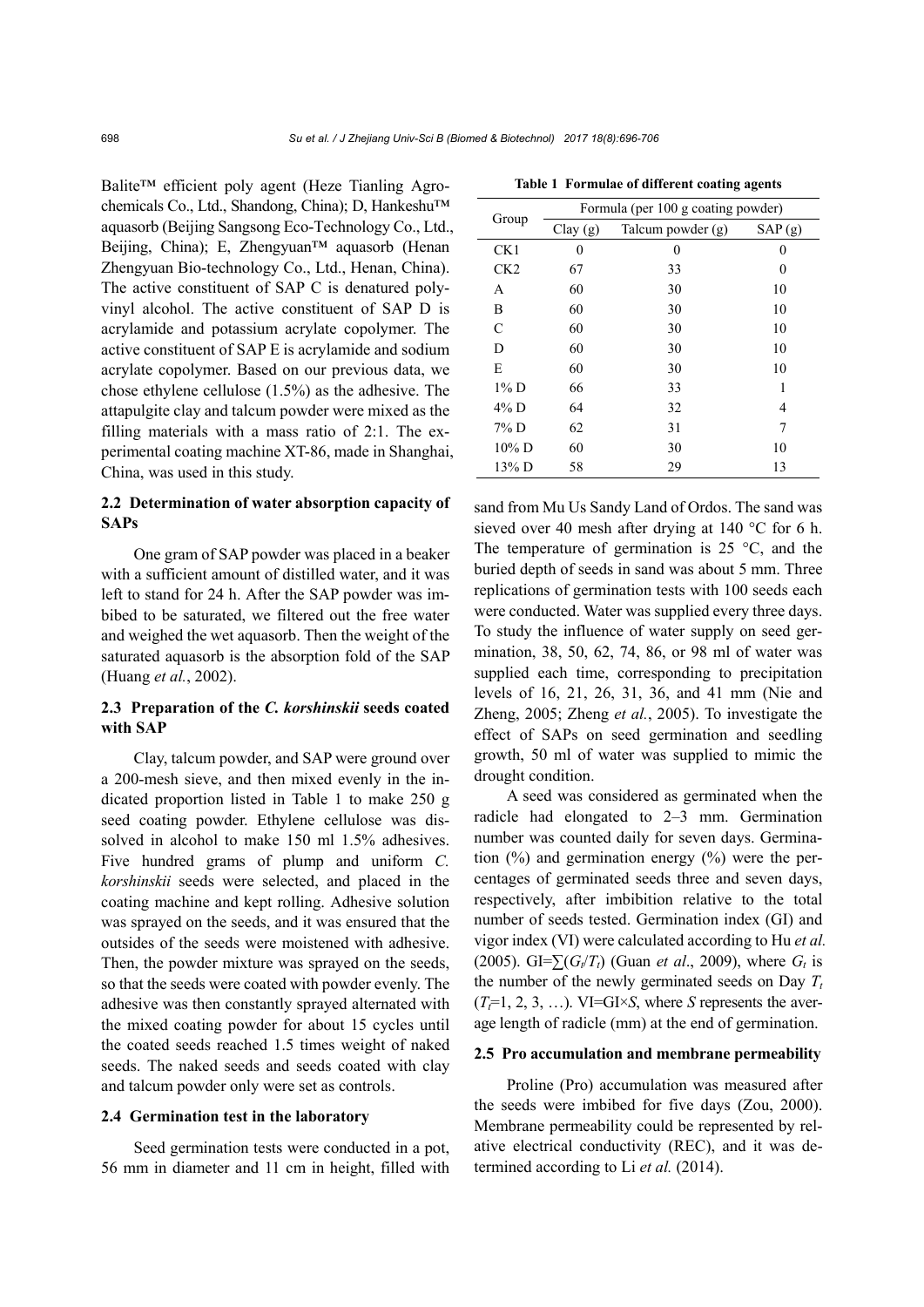#### 2.6 Determination of MDA and H<sub>2</sub>O<sub>2</sub> content

After the seeds were ground to powder in liquid nitrogen, the malondialdehyde (MDA) content was measured using the thiobarbituric acid reaction method (Gao *et al.*, 2009). The content of  $H_2O_2$  was determined at 590 nm with spectrophotometer using a peroxidase (POD)-based assay (O'Kane *et al*., 1996).

#### **2.7 Measurement of peroxidase activity**

The seeds were ground in an ice-bath and extracted with 10 ml of 0.1 mol/L phosphate buffer (pH 7.8) containing 0.2 g polvinylpyrrolidone, 10 mmol/L β-mercaptoethanol, and 0.2 mmmol/L ethylenediaminetetraacetic acid (EDTA). After being filtered, the homogenate was centrifuged at 15000*g* at 4 °C and the supernatant was used for the guaiacol oxidation assay (Chance and Maehly, 1955). One unit of POD activity was defined as an increase of 0.01 in absorbance per minute at 470 nm. The activity is expressed as U/g fresh weight (FW).

#### **2.8 Seedling growth of the seeds**

Seedling emergence (%) was the percentage of seedling protruding through sands after 21 d of imbibition relative to the total number of seeds tested. Seedling emergence rate= $\sum (100G_i/(nT_i))$ , where  $G_i$  is the number of the protruded seedlings on Day  $T_i(T_i=1)$ , 2, 3, …), and *n* is the total number of seeds tested (Zheng *et al*., 2005). The height of the seedling and the length of the lateral root were measured by ruler after 21 d of imbibition, and the number of primary lateral roots was counted. The dry weight of the seedling was measured after drying at 80 °C for 24 h (Zhang *et al.*, 2007).

# **2.9 Survival rate of the seeds in Mu Us Sandy Land in Ordos**

The naked seeds and SAP-coated seeds were sown on the soil surface through spray seeding machines in early June in Mu Us Sandy Land of Ordos. For each group of seeds, the test region is  $46690 \text{ m}^2$ , and the central location is N 38°04′25.26″, E 107°36′ 48.30″. In total 2000 g naked seeds (CK1) or 3000 g coated seeds were sown on their test regions. Five quadrats of 5 m×5 m each were random set for each test region. On average 21 seeds were sown in each quadrat. The seedling number in each quadrat was counted in October.

The soil is Aeolian sandy soil. The particle size distribution of samples was analyzed with S3500 Tri-Laser particle analyzer (Microtrac Inc., Montgomeryville, PA, USA). The volumetric composition of the four particle size groups was  $(5.9 \pm 1.2)\%$ ,  $(46.6\pm1.6)\%$ ,  $(42.5\pm1.6)\%$ , and  $(5.0\pm1.2)\%$ , for <1, 1–50, 50–250, and  $>250$  µm particles, respectively. There is no artificial water supply. The precipitation was 16.9 mm during June after sowing, and 13.5 mm in July.

#### **2.10 Statistical analysis**

All values were expressed as mean±standard deviation (SD) of no less than three replicates. Data were analyzed by analysis of variance (ANOVA), and the least significant difference (LSD) tests were adopted for multiple comparisons at *P*<0.05. The data presented as percentages were transformed before analysis according to  $\hat{v} = \arcsin(\sqrt{x/100})$  (Guan *et al.*, 2013), where *x* is raw data presented as percentage, and *ŷ* is transformed data.

# **3 Results**

#### **3.1 Influence of water supply on germination**

The influence of water supply on germination is first explored. Water supply of 38, 50, 62, 74, 86, or 98 ml corresponds to precipitation levels of 16, 21, 26, 31, 36, and 41 mm. The result showed that amount of water supply has a significant effect on germination of *C. korshinskii* seeds (Fig. 1). At a water supply less than 74 ml, additional 12 ml water or 5 mm precipitation could improve the germination dramatically. When more than 74 ml water was supplied, the increase of moisture has little effect on germination. Considering the germination was significantly retarded when the amount of water was 50 ml, we chose 50 ml of water supply to mimic drought condition in the following research.

## **3.2 Water absorption capacity of different SAPs**

The water absorption capacity, defined by weight of the saturated aquasorb relative to dry powder, is the most important characteristic of aquasorb. As shown in Fig. 2, various SAPs have a visible difference in absorption ability in pure water. SAP D has the greatest absorption capacity and the weight of saturated SAP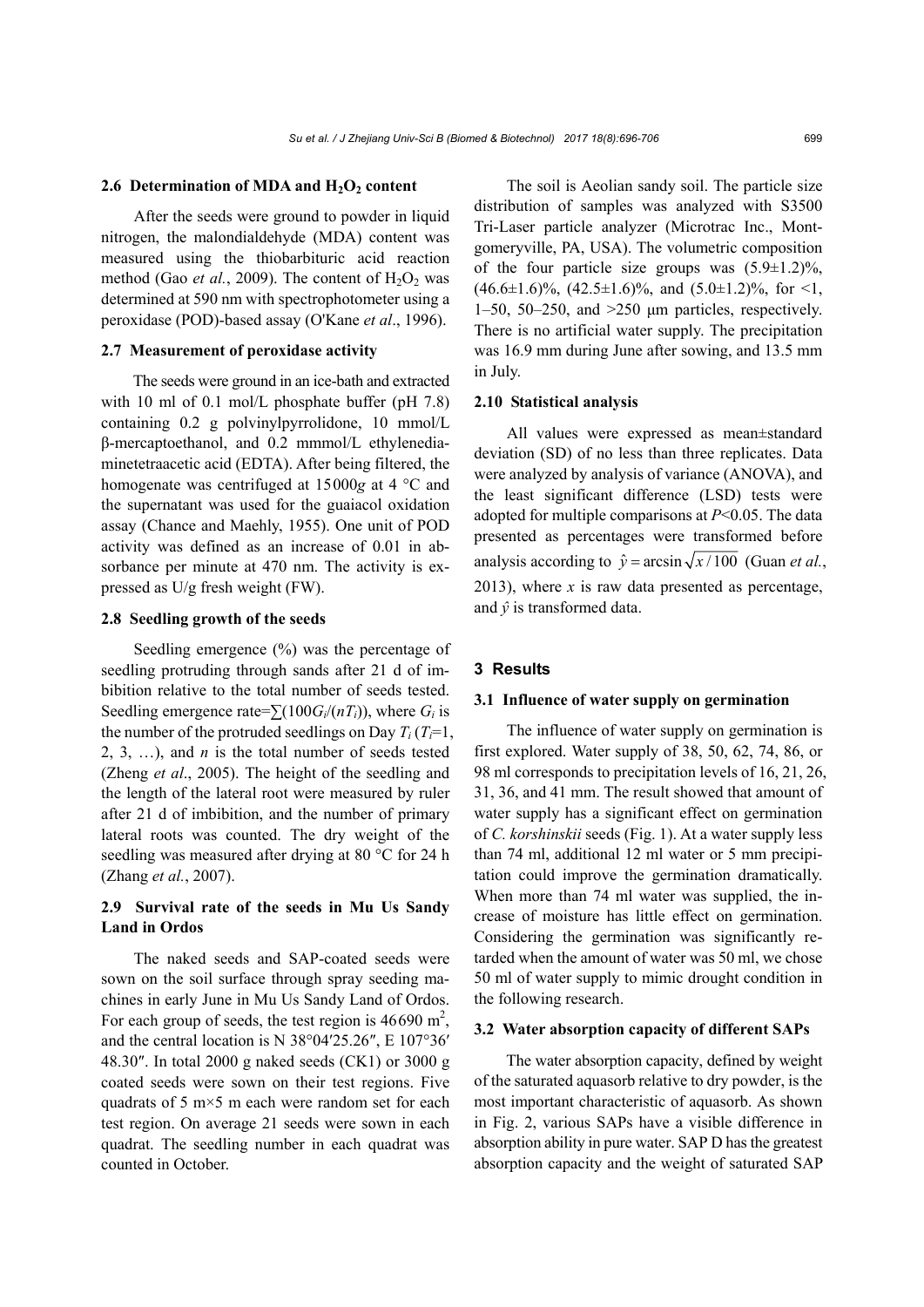D has increased 460 times that at its initial state. SAP E exhibits a comparative water absorbing capacity with SAP D. SAP A is the least efficient aquasorb with only 25% water absorbing capacity of D.

# **3.3 Effects of SAP coatings on seed germination**

Seeds need a certain amount of water during germination, and 50 ml of water supply every three days is not sufficient for *C. korshinskii* seeds. To improve the ability of water absorbency and retention, we prepared coating reagents according to the formula in Table 1 and made seed pellets with various SAP coatings. The pelleted seeds with any SAP coating have a better germination ability than the



**Fig. 1 Effect of water supply on germination of** *C. korshinskii* **seeds** 

*C. korshinskii* seeds were sown in sands with a burial death of 5 mm, and 38, 50, 62, 74, 86, or 98 ml of water was supplied every three days. The numbers of germinated seeds were counted after seven days of imbibition. The data are expressed as mean±SD from three replicates. Different superscript letters indicate significant difference at the *P*<0.05 level



**Fig. 2 Water absorbent capacities of different SAPs**  Groups A, B, C, D, and E represent five kinds of SAPs. The weight of the saturated aquasorb relative to dry SAP powder is the absorption fold of the SAP. The data are expressed as mean±SD from three replicates. Different superscript letters indicate significant difference at the *P*<0.05 level

naked (CK1) or pelleted (CK2) seeds without SAP (Fig. 3), suggesting that the SAP coating could ameliorate the moisture condition and remarkably promote germination. The SAP D and SAP E are two most efficient agents to improve seed germination, which is consistent with their higher water absorption ability than the other three SAPs. Compared with naked seeds, coating with SAP D resulted in a 244% increase on the percentage of germination (Fig. 3a), a 636% increase on germination energy (Fig. 3b), and a 401% increase on GI (Fig. 3c). These results suggested that SAP D coating not only enhanced the final germination percentage, but it was also much more efficient in speeding up the germination process, as more seeds germinated during the early stage. Considering the longer radicle in SAP D coated seeds, the VI increased 15.9 times that of the control seeds (Fig. 3d), implying dramatic improvement of the seed vigor by SAP coating. However, the role of SAP on germination improvement and its water absorption capacity are not strictly correlated. Though water absorption capacity of SAP C is higher than that of A, germination ability of SAP C-coated seeds is lower than that of A. This result implied that other characteristics of SAP coatings might affect seed germination. Under the combined influence of water absorption capacity of SAP and other factors, the efficiency of five SAP coatings are in the sequence of D>E>B>A>C.

# **3.4 Effects of SAP coatings on proline content in germinating seeds**

There is a close relationship between proline accumulation and resistance of plants to osmotic stress. Proline is one of the cytoplasmic osmotic regulators working to resist dehydrating (Meier *et al.*, 1992), so its accumulation probably indicates that the plant is under water stress or salt stress (Smirnoff, 1993). The proline content in control groups CK1 and CK2 was higher than that in the seeds coated with SAPs, indicating that seeds in the control groups have suffered from serious drought stress (Fig. 4a). Among coated seeds, seeds with SAP B, D, or E coatings had less proline accumulation than A or C, which demonstrated that these seeds might obtain much water from their coatings and experience with milder drought stress. According to our data, proline content is negatively correlated with the water absorption capacity of SAPs with statistical significance at the *P*<0.01 level (Table 2).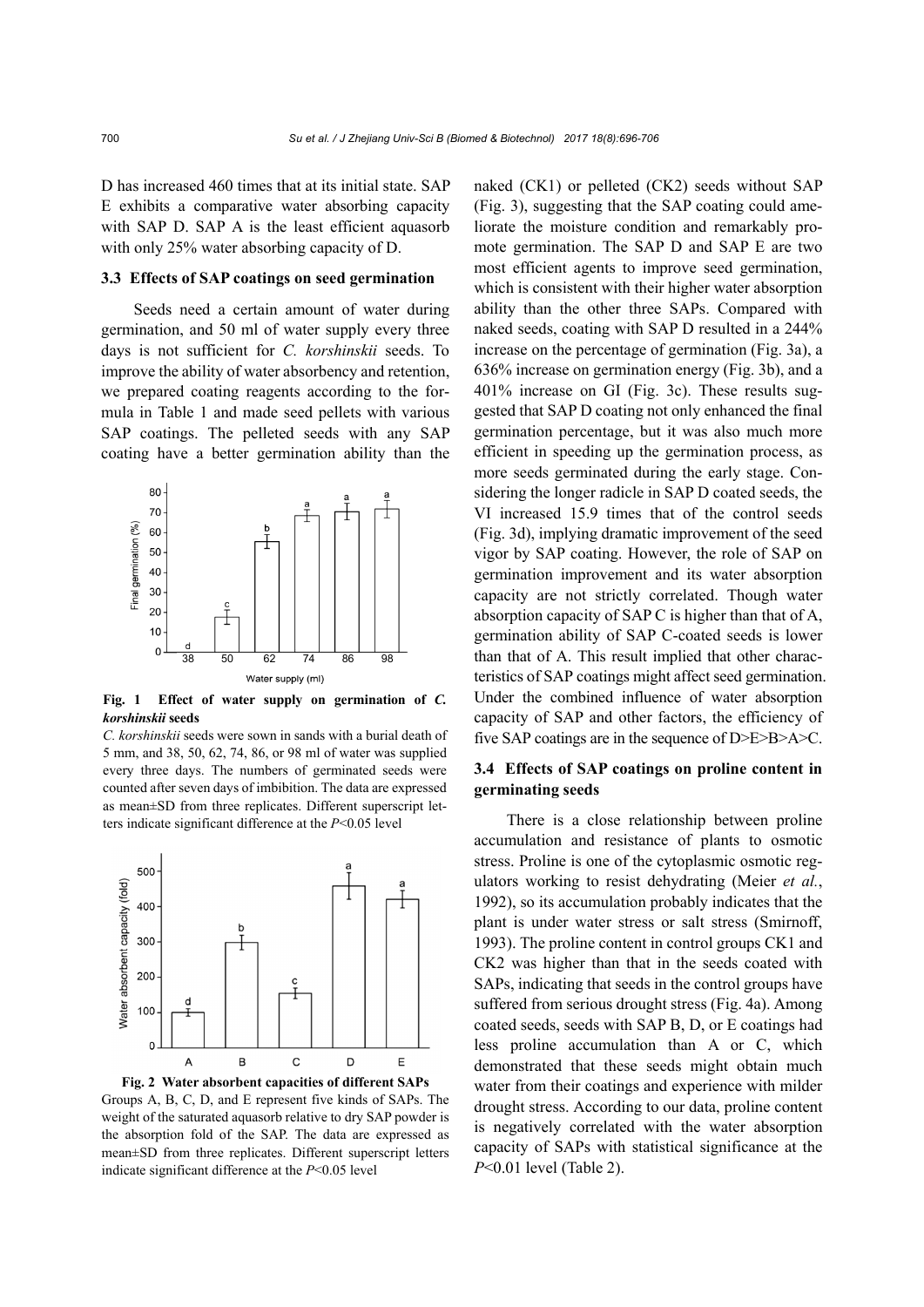

**Fig. 3 Effects of SAP coatings on seed germination of** *C. korshinskii*

Seed germination (a), germination energy (b), germination index (c), and vigor index (d) in seeds with different coatings. Germination (%) and germination energy (%) were the percentages of germinated seeds three and seven days after imbibition, respectively. CK1 and CK2 represent naked seeds and seeds coated with clay and talcum powder, respectively. Groups A, B, C, D, and E represent seeds coated with corresponding SAP. The data are expressed as mean±SD from three replicates. Different superscript letters indicate significant difference at the *P*<0.05 level





#### **Fig. 4 Effects of different SAP coatings on proline content and membrane in germinating** *C. korshinskii* **seeds**

Proline content (a), relative electrical conductivity (REC) (b), and malondialdehyde (MDA) content (c) in seeds with different coatings after five days of imbibition. CK1 and CK2 represent naked seeds and seeds coated with clay and talcum powder, respectively. Groups A, B, C, D, and E represent seeds coated with corresponding SAP. The data are expressed as mean±SD from three replicates. Different superscript letters indicate significant difference at the *P*<0.05 level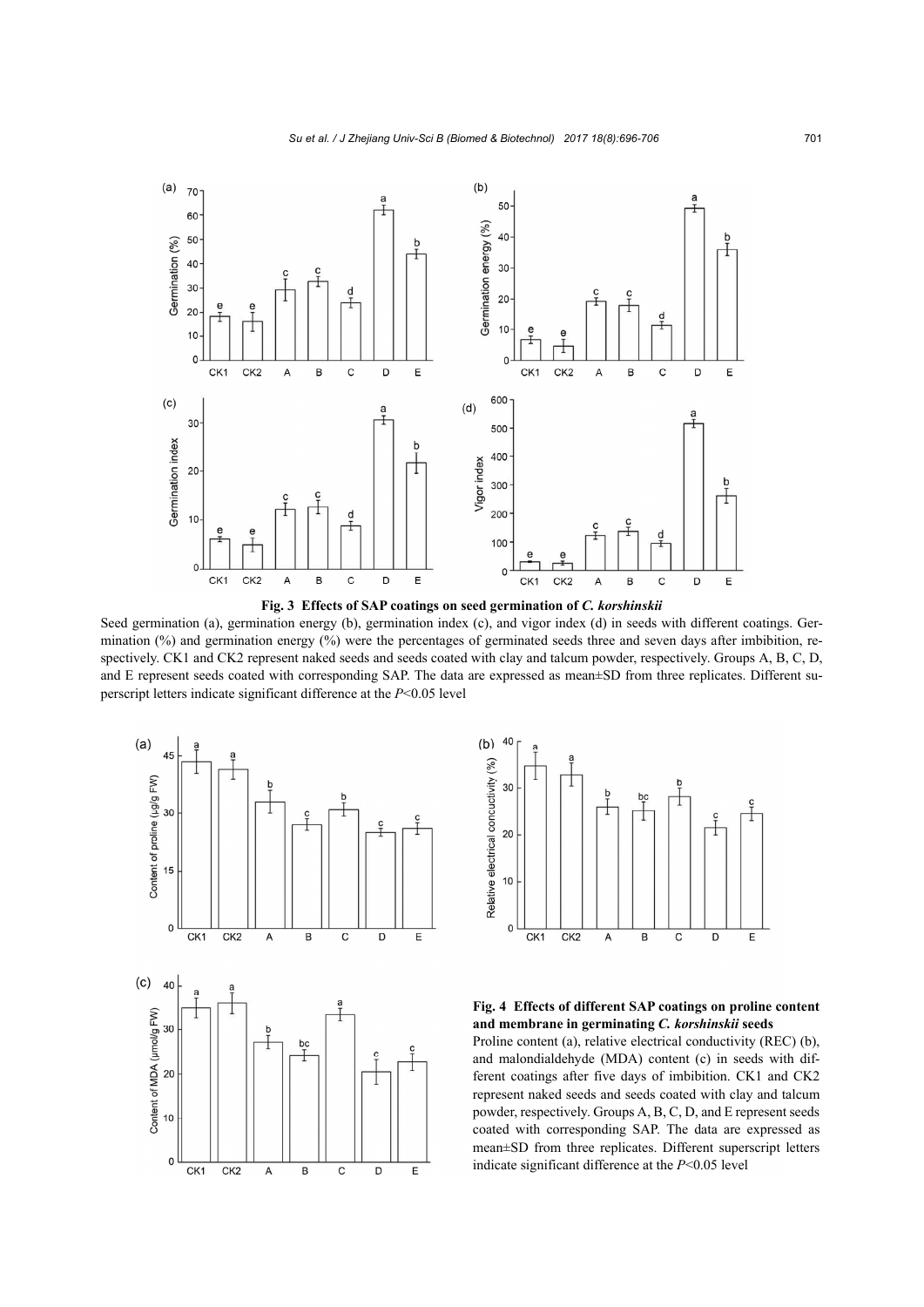| Group           | Percentage of seedling<br>emergence $(\% )$ | Seedling emergence<br>rate | Root length<br>(cm)    | Seedling height<br>(cm)    | Dry weight<br>(mg)          |
|-----------------|---------------------------------------------|----------------------------|------------------------|----------------------------|-----------------------------|
| CK1             | $15.0 \pm 3.0$ <sup>d</sup>                 | $2.5 \pm 0.2^e$            | $5.2 \pm 0.6^d$        | $3.2 \pm 0.2$ <sup>c</sup> | $19.1 \pm 1.4$ <sup>c</sup> |
| CK <sub>2</sub> | $16.0 \pm 2.0$ <sup>d</sup>                 | $2.6 \pm 0.1^e$            | $5.4 \pm 0.5^{\rm d}$  | $3.3 \pm 0.2$ <sup>c</sup> | $21.1 \pm 1.5$ <sup>c</sup> |
| $1\%$ D         | $18.0 \pm 2.0$ <sup>d</sup>                 | $2.9 \pm 0.1$ <sup>e</sup> | $5.7 \pm 0.3^d$        | $3.6 \pm 0.2$ <sup>c</sup> | $22.3 \pm 1.8^{b}$          |
| $4\%$ D         | $29.3 \pm 4.6$ °                            | $3.5 \pm 0.3^d$            | 9.3 $\pm 0.4^{\circ}$  | $5.2 \pm 0.2^b$            | $42.4 \pm 2.0^b$            |
| $7\%$ D         | 52.7 $\pm$ 2.3 <sup>b</sup>                 | $5.6 \pm 0.2$ <sup>c</sup> | $14.5 \pm 0.9^b$       | $6.6 \pm 0.1^a$            | $47.7 \pm 1.8^{\text{a}}$   |
| $10\%$ D        | $60.0 \pm 2.0^a$                            | $7.1 \pm 0.3^{\text{a}}$   | $16.9 \pm 0.4^{\circ}$ | $6.8 \pm 0.2^a$            | 48.9 $\pm 2.0^a$            |
| 13% D           | 50.0 $\pm$ 3.0 <sup>b</sup>                 | $6.1 \pm 0.3^{b}$          | $13.5 \pm 0.3^b$       | $6.8 \pm 0.4^{\circ}$      | $46.3 \pm 1.3^a$            |

**Table 2 Effect of concentration of Hankeshu™ aquasorb (D) on seeding growth** 

These data were obtained 21 d after seed imbibition, and expressed as mean±SD from three replicates. Different superscript letters indicate significant difference at the *P*<0.05 level

## **3.5 Effects of SAP coatings on cell membrane damage of seeds**

Cell membrane is always susceptible to water deprivation stress. REC was measured to explore the integrity of the membrane during germination. The conductivity of control seeds (CK1, CK2) was significantly higher than that of SAP-coated seeds, which declared that the damage to their membrane system was more serious (Fig. 4b). In addition, the seeds coated by SAPs with higher water absorption ability have a relatively low conductivity. REC in seeds treated by aquasorb D or E is lower than that in seeds treated with A or C, so membrane integrity was better in D- or E-coated seeds. MDA is often regarded as a marker of membrane lipid peroxidation and the strength of resistant response to the stress (Sharma and Dubey, 2005). The MDA content in seeds coated with D was the lowest, but there was no significant difference among D, E, and B. SAP A-coated seeds had a relatively lower MDA content than SAP Ccoated seeds, which is probably an explanation of the higher germination in SAP A-treated seeds. These data indicated that SAP could protect seeds from drought-induced membrane lipid peroxidation and permeability injury during germination (Fig. 4c).

# 3.6 Effects of SAP coatings on H<sub>2</sub>O<sub>2</sub> content and **POD activity**

Water deprivation can lead to oxidative stresses in plant cells, and increase the generation of reactive oxygen species (ROS), particularly hydrogen peroxide  $(H_2O_2)$ . In order to survive in stresses such as drought, plants would activate their anti-oxidation system to make protective responses (Pastori and Foyer, 2002). POD is one of the important protective

enzymes to remove ROS in the early stage of stress, and it would be activated when subjected to stress (Pinhero *et al.*, 1997). As shown in Fig. 5a, seeds in CK1, CK2, and SAP C-treated groups had the largest amount of  $H_2O_2$ , and the seeds coated with SAP D or E showed the lowest content of  $H_2O_2$ . These results indicated that SAP D or E efficiently reduced accumulation of ROS, herein  $H_2O_2$ , while SAP C failed to do the same. POD activity is consistent with the  $H_2O_2$ and MDA content, in response to ROS production and lipid peroxidation of the cell membrane. When ranged sequentially, the POD activity is the highest in the control groups CK1 and CK2, moderate in groups A, B, and C, and the lowest in seeds coated with SAP D or E (Fig. 5b).

# **3.7 Effects of SAP coatings on seedling growth**

When a seed germinates, the coating will crack and scatter in the soil, which can reduce the evaporation of the soil moisture and promote the growth of seedlings. It was shown that seeds coated with SAPs significantly grew better than controls during the seedling stage, especially those coated with SAP D or E (Table 3). Among the seedling growth parameters measured, values of SAP D or E group are 2–3-fold higher than the controls. There is no significant difference between D and E, except for seedling emergence. Effects of SAP A and C on seedling growth are similar, while B has a small but significant advantage for root growth compared with A and C. It was worth mentioning that the majority of seedling growth parameters detected in different coating groups were significantly positive-correlated with water absorption capacity of SAPs, with the only exception of root length (Table 4).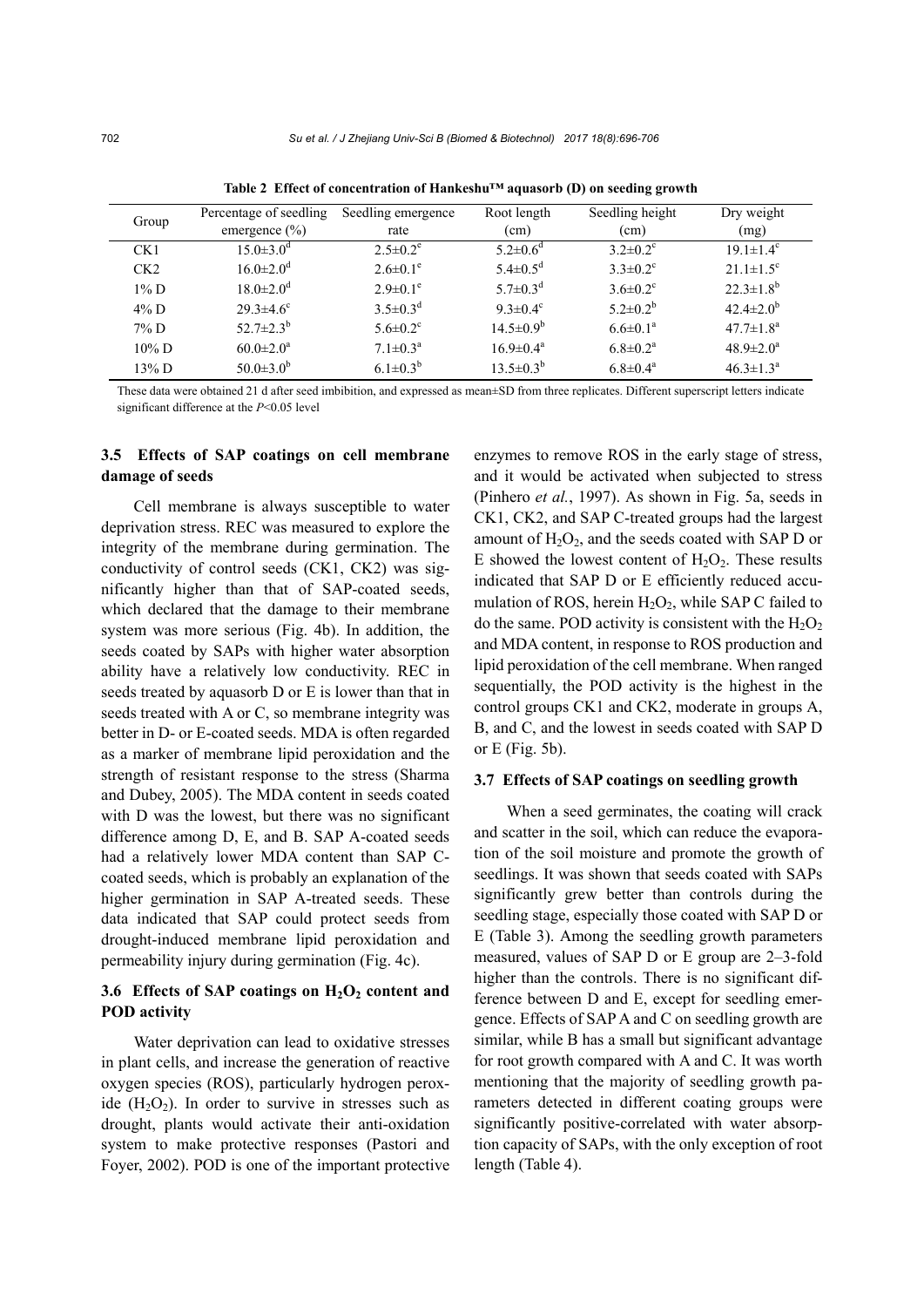

Fig. 5 Effects of different SAPs on H<sub>2</sub>O<sub>2</sub> content and POD activity in germinating seeds

H2O2 content (a) and POD activity (b) in seeds with different coatings after five days of imbibition. CK1 and CK2 represent naked seeds and seeds coated with clay and talcum powder, respectively. Groups A, B, C, D, and E represent seeds coated with corresponding SAP. The data are expressed as mean±SD from three replicates. Different superscript letters indicate significant difference at the *P*<0.05 level

Table 3 Effect of different SAP coatings on seeding growth of *C. korshinskii* 

| Group | Seeding emergence rate     | Root length (cm)           | Lateral root number        | Seedling height (cm)       | Dry weight (mg)             |
|-------|----------------------------|----------------------------|----------------------------|----------------------------|-----------------------------|
| CK1   | $2.4 \pm 0.1^e$            | $5.4 \pm 0.2$ <sup>d</sup> | $3.5 \pm 0.2$ <sup>d</sup> | $3.5 \pm 0.3^d$            | $22.2 \pm 1.7$ <sup>d</sup> |
| CK2   | $2.5 \pm 0.2^e$            | $5.2 \pm 0.6^d$            | $2.9 \pm 0.2$ <sup>d</sup> | $3.2 \pm 0.2^d$            | $19.6 \pm 1.8$ <sup>d</sup> |
| A     | $3.5 \pm 0.3$ <sup>c</sup> | 9.3 $\pm$ 0.4°             | $6.8 \pm 0.4$ <sup>c</sup> | $5.2 \pm 0.2^{bc}$         | $42.4 \pm 2.0^{\rm bc}$     |
| B     | $3.6 \pm 0.2$ <sup>c</sup> | $10.5 \pm 0.9^b$           | $8.9 \pm 0.4^b$            | $5.4 \pm 0.1^b$            | $45.7 \pm 1.8$ <sup>b</sup> |
| C     | $3.1 \pm 0.1$ <sup>d</sup> | $8.7 \pm 0.3$ <sup>c</sup> | $6.0 \pm 0.4$ <sup>c</sup> | $4.9 \pm 0.2$ <sup>c</sup> | $37.3 \pm 1.3^c$            |
| D     | $7.3 \pm 0.2^a$            | $17.1 \pm 0.3^{\text{a}}$  | $11.6 \pm 0.8^a$           | $6.9 \pm 0.3^{\text{a}}$   | $49.4 \pm 1.9^a$            |
| E     | $6.4 \pm 0.3^b$            | $16.5 \pm 0.3^{\text{a}}$  | $10.6 \pm 0.8^a$           | $6.8 \pm 0.4^{\text{a}}$   | $49.3 \pm 1.3^a$            |

These data were obtained 21 d after seed imbibition, and expressed as mean±SD from three replicates. Different superscript letters indicate significant difference at the *P*<0.05 level

**Table 4 Correlations between water absorption capacity of SAPs and seedling growth parameters or biochemical markers**

| Variate                 | Pearson correlation   | $P$ -value   |  |
|-------------------------|-----------------------|--------------|--|
|                         | coefficient           | (two-tailed) |  |
| Seedling emergence rate | $0.902*$              | 0.036        |  |
| Lateral root number     | $0.969**$             | 0.006        |  |
| Seedling height         | $0.925$ <sup>*</sup>  | 0.024        |  |
| Dry weight              | $0.881*$              | 0.048        |  |
| Proline content         | $-0.973**$            | 0.005        |  |
| POD activity            | $-0.957$ <sup>*</sup> | 0.011        |  |

\* Significant correlation at the *P*<0.05 level; \*\* Significant correlation at the *P*<0.01 level

In order to obtain the optimal formula of coating reagent, we adjust the proportion of SAP D in a gradient of 1%, 4%, 7%, 10%, and 13%. As the content of SAP D rose from 1% to 10%, its promoting effect on seedling growth increased accordingly. Compared with naked seeds, these seedling growth parameters at least doubled in 10% SAP D-coated seeds, among which seedling emergence even tripled. However, once the content of SAP D was increased to 13%, seedling emergence and root length were significantly inferior to those under 10% SAP D, showing 10% SAP D was the best for seedling growth (Table 2).

# **3.8 Effect of SAP coatings on seedling survival in Mu Us Sandy Land**

The effect of SAP coatings on seedling survival was finally tested in Mu Us Sandy Land. Seeds were sown in June, and the seedling number in quadrats of 5 m×5 m was recorded in October. The field trial showed that in the arid place, control seedlings had a low survival rate for deprivation of water, and SAP coatings were helpful to improve seedling survival. Consistent to our previous data, SAP D is still the best aquasorb, which enables the average seedling number per quadrat to increase by twofold on that of naked seeds (Fig. 6). It was also noticed that coating agent only with adhesives and support materials in CK2 showed a slight but not significant inhibition on seedling survival.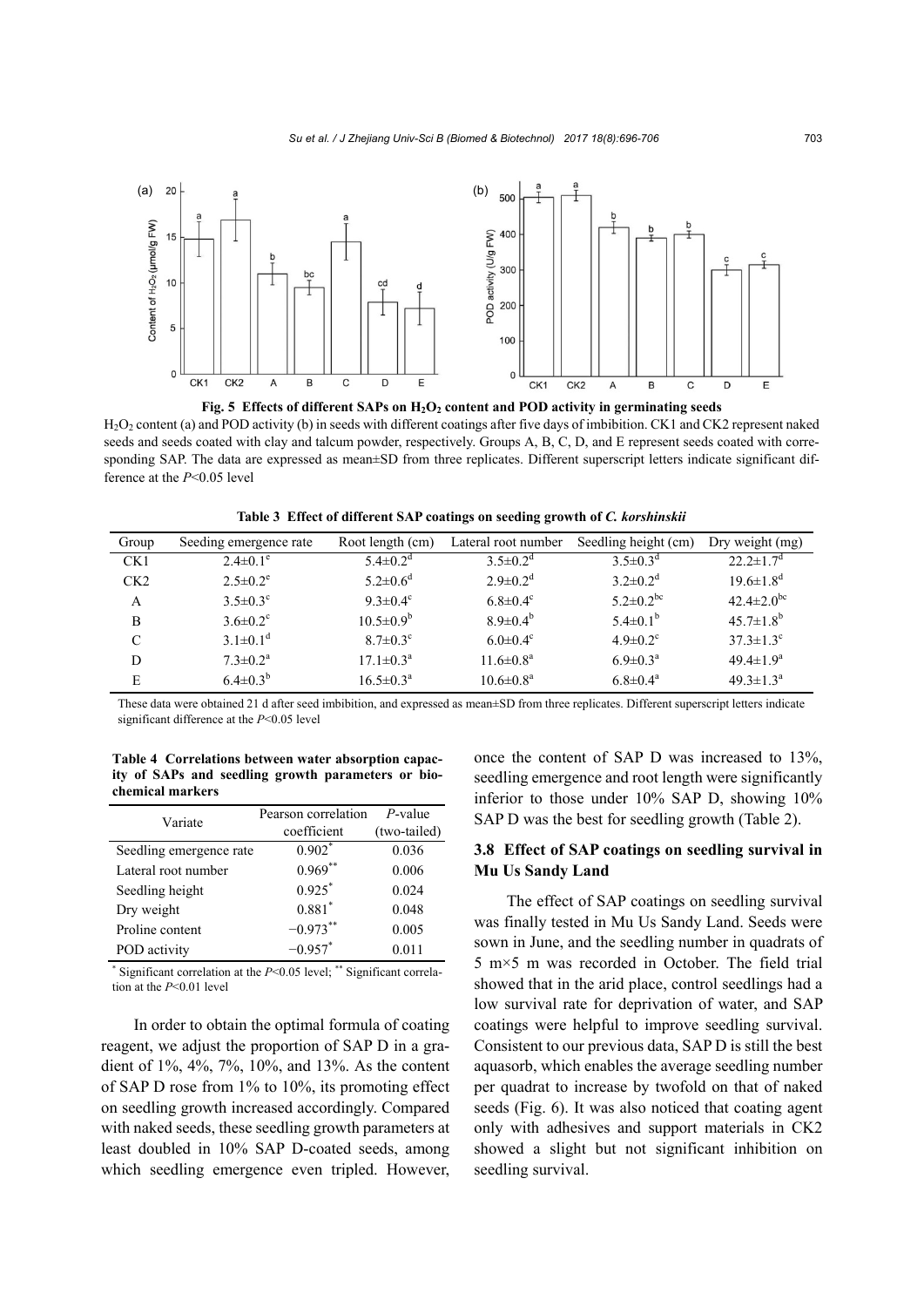

**Fig. 6 Seedling survival of** *C. korshinskii* **seeds with different coatings in quadrats in Mu Us Sandy Land** 

Seeds were sown in June, and the seedling number was recorded in quadrats of 5 m×5 m in October. CK1 and CK2 represent naked seeds and seeds coated with clay and talcum powder, respectively. Groups A, B, C, D, and E represent seeds coated with corresponding SAP. The data are expressed as mean±SD from five replicates. Different superscript letters

#### **4 Discussion**

SAP coatings can ensure water supply for both seeds and seedlings. During imbibition, the intact coating, which serves as a "mini-reservoir" around the seeds, absorbs enough water for germination. Once the coating disintegrated, the pieces containing SAP will disperse in the soil, which is still able to maintain water and reduce soil moisture evaporation and seepage losses, thus improving water use efficiency and playing an indirect role in promoting plant growth (Chirino *et al.*, 2011). According to our results, the use of SAP in *C. korshinskii*-pelleted seeds could significantly promote seed germination and seedling growth under drought conditions. Water absorption capacity of SAPs determined the amount of water storage in the soils, and thus affected plant establishment in them. In our study, SAP D was the optimal hydrogel to promote seed germination and seedling growth, which is consistent with its greatest water absorption capacity among the five SAPs measured.

Water absorption capacity is the essential characteristic of SAP when considered as a coating agent. According to our results, the water absorption capacity of SAP is positively correlated with the majority of seedling growth parameters, while negatively correlated with proline content and POD activity with a measure of statistical significance. However, the effect of SAP on seed germination is not strictly correlated with its water absorption capacity. For instance, though water absorption capacity of SAP is ranged as A<C<B, germination ability of seeds with SAP A coating is better than that with C, even comparable with B. It is inferred that seed germination is probably sensitive to other unknown features of SAPs. Under the combined influence of several factors, the efficiencies of five SAP coatings are in the sequence of D>E>B>A>C.

The cell membrane is an important structure for exchange of molecules and ions. When the plants are subjected to environmental stress, along with the loss of selective permeability, intracellular electrolyte would leak out and increase the electrical conductivity of the surrounding solution. Results of REC detection showed that the membrane integrity of the SAP-coated seeds is significantly better, presenting a protection from membrane damage. When plants are suffering from drought, the balance of redox is broken.

The cells would produce large amounts of  $H_2O_2$ and other ROS, directly or indirectly, resulting in a series of physiological and biochemical disorders (Smirnoff, 1993). When excessive ROS could not be cleared, membrane lipid peroxidation was likely to be triggered, giving rise to the increase of MDA content. Therefore, MDA is usually used as an indicator of cell membrane lipid peroxidation. Under drought stress, more  $H_2O_2$  and MDA accumulated in CK1, CK2, and SAP C-coated seeds, suggesting severe membrane lipid peroxidation in them during seed germination. However, coating with SAP D, E, B, or A was able to significantly reduce  $H_2O_2$  and MDA levels, and thus alleviate membrane oxidative damage.

The antioxidant system of plants consists of a non-enzymatic antioxidant system and an antioxidant enzyme system. Proline is not only an osmotic regulator, but also a non-enzymatic antioxidant, and thus an indicator of drought stress. When subjected to drought stress, plants will produce more proline, and increasingly accumulate this as the stress proceeds to reduce osmotic damage to cells (Delauney and Verma, 1993). At the same time proline can scavenge free radicals, such as singlet oxygen and HO•, helping cells to overcome the oxidative damage caused by water deficit (Mohanty and Matysik, 2001). Our results showed that seeds with SAP coatings produced less proline, which implied that SAPs probably reduced drought stress suffered by the *C. korshinskii* seeds. The stronger the water absorption ability of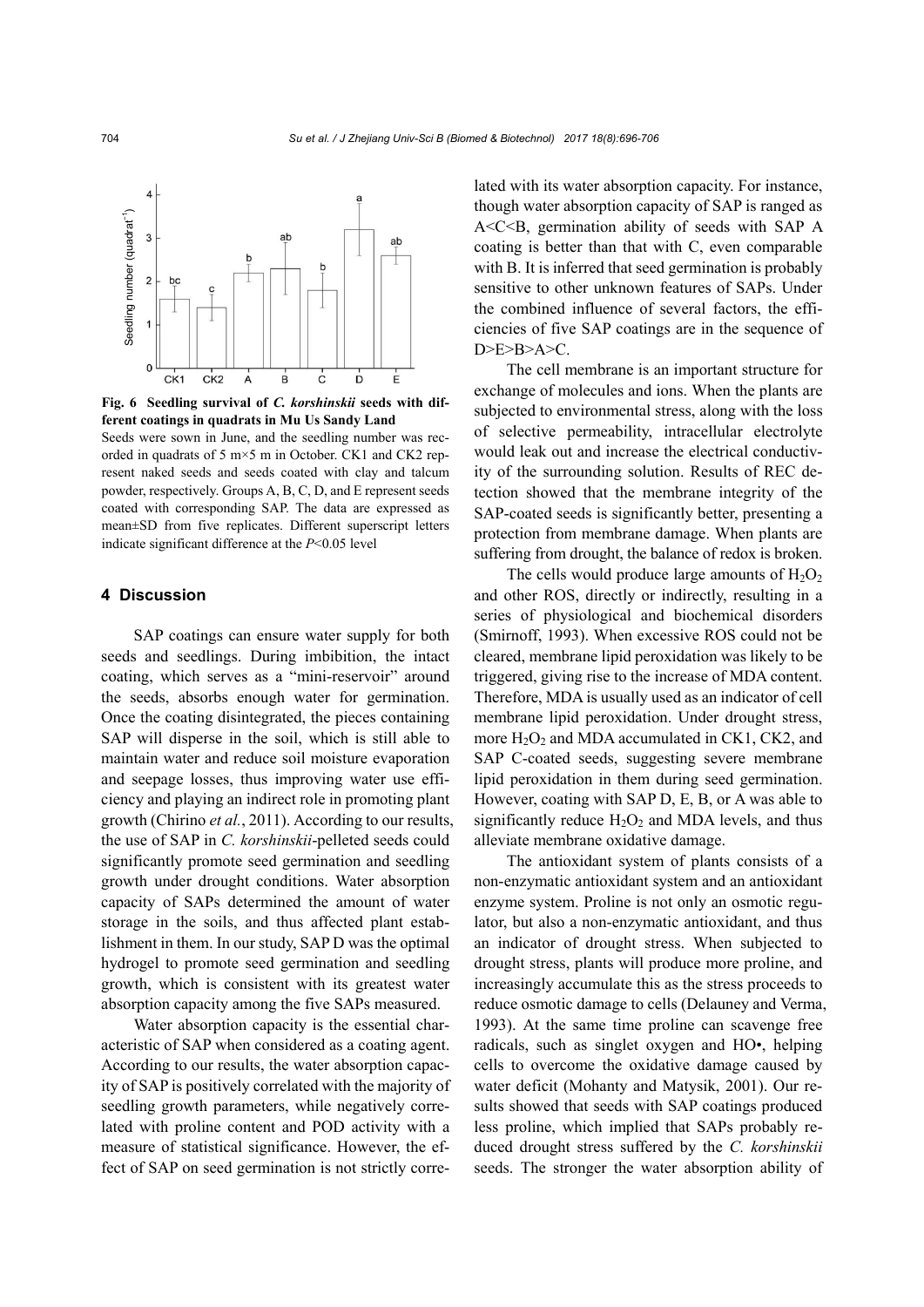SAP occupied, the less proline in seeds was produced. POD shows a dual function in stress response. In the early stage of adversity, as a component of the antioxidant enzyme system, POD removed hydrogen peroxide and showed a protective effect (Sofo *et al.*, 2005). However, in late adversity, POD participated in the active oxygen production and chlorophyll degradation, leading to membrane lipid peroxidation. After imbibition for five days, POD activity was higher in naked seeds than in SAP-coated seeds (Fig. 5b), ready to activate the antioxidant system under worse water supply in the control groups. In SAP-coated seeds, POD is less responding, in agreement with better moisture supply from these "mini-reservoirs" around seeds. Moreover, POD activity has significant negative correlation with water absorption capacity of SAPs (Table 4).

SAP has great water holding capacity but a limited air permeability. On the contrary, sands possess better air permeability but worse water holding capacity. An inappropriate type or amount of SAP will cause uneven distribution of air and liquid in seeds. Furthermore, it is possible that SAP could sometimes compete with plants for moisture, which is harmful to the growth of seedlings. The components and proportion of inactive support materials in seed coating are also important. Grellier *et al.* (1999) found that high adhesive concentration had a negative effect on water transfer in pelleted seeds. As shown in Fig. 6, control-coated seeds in CK2 group showed less seedling survival in sands than naked CK1 seeds. It is likely to be because clay, talcum powder, or ethylene cellulose in coating exerts an adverse influence on seedling growth. Moreover, when determining the components of seed coating, the feature of the soil, precipitation, and other environmental factors should also be taken into account to gain a better efficiency of plant establishment in arid regions.

#### **5 Conclusions**

Our results showed that SAP coatings could significantly improve the vigor and germination of *C. korshinskii* seeds. According to changes of biochemical markers in germinating seeds, SAP coatings seem to function by alleviating drought-induced oxidative stress and membrane damage. After coating seeds with SAPs, more seedlings emerged and grew better either in the experimental environment or in Mu Us Sandy Land. The efficiency of SAP coatings on enhancing seed germination and seedling growth was positively correlated with their water absorbent capacity. Our results are expected to be helpful on understanding and utilizing SAP seed coatings in improving plant survival under drought conditions.

#### **Compliance with ethics guidelines**

Li-qiang SU, Jia-guo LI, Hua XUE, and Xiao-feng WANG declare that they have no conflict of interest.

This article does not contain any studies with human or animal subjects performed by any of the authors.

#### **References**

- Akhter, J., Mahmood, K., Malik, K.A., *et al.*, 2004. Effects of hydrogel amendment on water storage of sandy loam and loam soils and seedling growth of barley, wheat and chickpea. *Plant Soil Environ.*, **50**(10):463-469. http://dx.doi.org/10.17221/202/2004-PSE
- Chance, B., Maehly, A.C., 1955. Assay of catalases and peroxidases. *Methods Enzymol.*, **2**:764-775. http://dx.doi.org/10.1016/S0076-6879(55)02300-8
- Chirino, E., Vilagrosa, A., Vallejo, V.R., 2011. Using hydrogel and clay to improve the water status of seedlings for dryland restoration. *Plant Soil*, **344**(1-2):99-110. http://dx.doi.org/10.1007/s11104-011-0730-1
- Cui, X., Lu, Q., 2012. Development status and prospect of standardized desertification combating in China. *Arid Zone Res.*, **29**(5):913-919 (in Chinese).
- Delauney, A.J., Verma, D.P.S., 1993. Proline biosynthesis and osmoregulation in plants. *Plant J.*, **4**(2):215-223. http://dx.doi.org/10.1046/j.1365-313X.1993.04020215.x
- Dorraji, S.S., Golchin, A., Ahmadi, S., 2010. The effects of hydrophilic polymer and soil salinity on corn growth in sandy and loamy soils. *Clean-Soil Air Water*, **38**(7):584-591. http://dx.doi.org/10.1002/clen.201000017
- Gao, C., Hu, J., Zhang, S., *et al.*, 2009. Association of polyamines in governing the chilling sensitivity of maize genotypes. *Plant Growth Regul.*, **57**(1):31-38. http://dx.doi.org/10.1007/s10725-008-9315-2
- Grellier, P., Riviere, L.M., Renault, P., 1999. Transfer and water-retention properties of seed-pelleting materials. *Eur. J. Agron.*, **10**(1):57-65.
- http://dx.doi.org/10.1016/S1161-0301(98)00050-1 Guan, Y., Jin, H., Wang, X., *et al.*, 2009. Seed priming with
- chitosan improves maize germination and seedling growth in relation to physiological changes under low temperature stress. *J. Zhejiang Univ.-Sci. B (Biomed. & Biotechnol.)*, **10**(6):427-433. http://dx.doi.org/10.1631/jzus.B0820373
- Guan, Y., Wang, J., Tian, Y., *et al.*, 2013. The novel approach to enhance seed security: dual anti-counterfeiting methods applied on tobacco pelleted seeds. *PLoS ONE*, **8**(2): e57274.

http://dx.doi.org/10.1371/journal.pone.0057274

Hu, J., Zhu, Z.Y., Song, W.J., *et al.*, 2005. Effects of sand